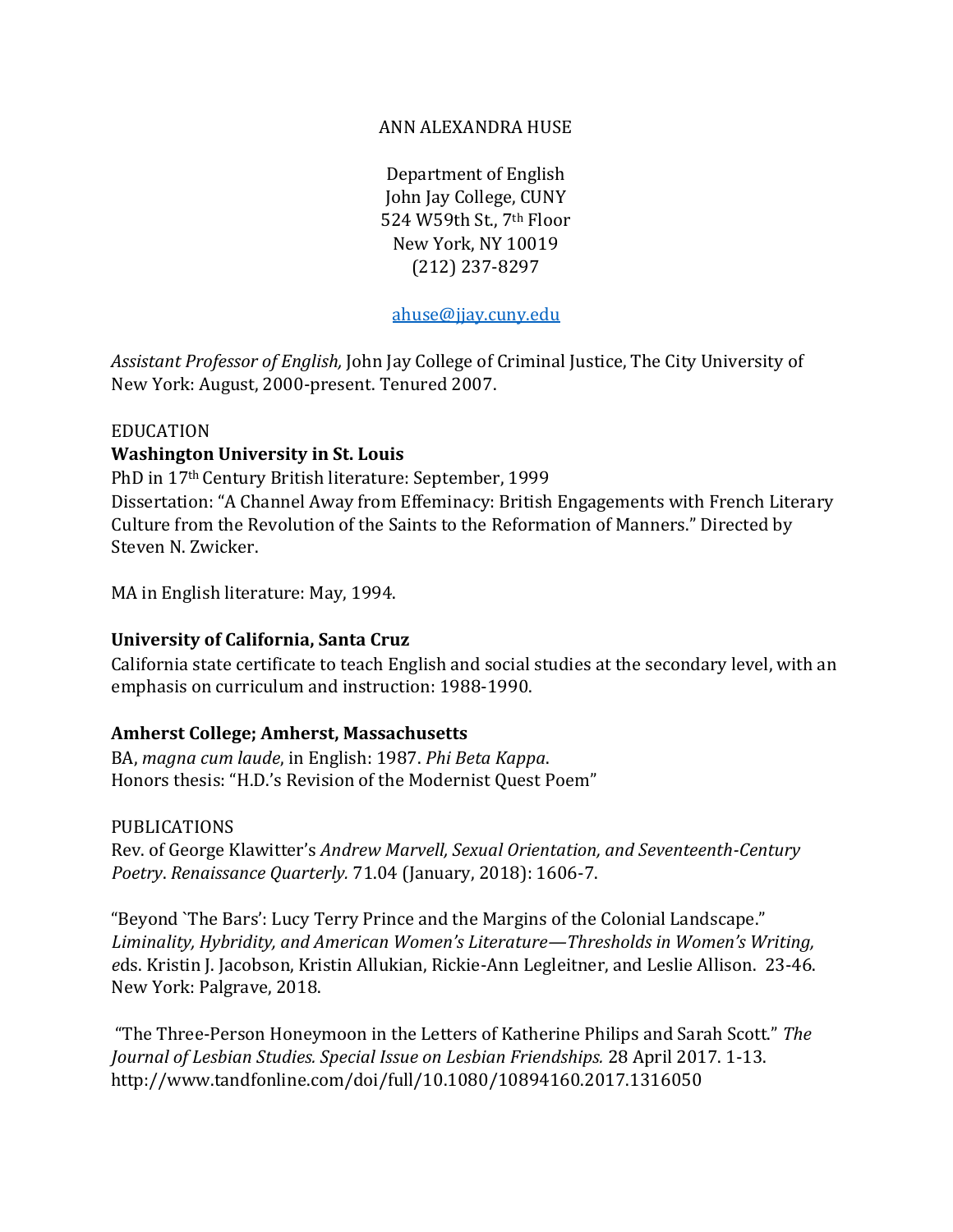"Edmund Waller's Whales: Marine Mammals and Animal Heroism in the Early Atlantic." *Animals and Humans: Sensibility and Representation, 1650-1820.* Ed. Katherine M. Quinsey. Oxford: Oxford Studies in the Enlightenment, 2017. 15-34.

"Restoring Dryden to the Core Curriculum: Groups, Crowds, and the Poetry of Public Occasion." *Approaches to Teaching John Dryden*, eds. Lisa Zunshine and Jayne Lewis. New York: MLA, 2013. 69-74.

Rev. of *Painting Women: Cosmetics, Canvases, and Early Modern Culture* by Patricia Phillippy. *Clio: A Journal of Literature, History, and the Philosophy of History* 37. 2 (spring 2008): 266-70.

"Pox Britannica: The French Disease in the Age of Rochester." In *Textual Healing: Essays on Medieval and Early Modern Medicine,* ed. Elizabeth L. Furdell. Leiden and Boston: Brill, 2005. 223-239.

"Cleopatra, Queen of the Seine: The Politics of Eroticism in Dryden's *All for Love*." *The Huntington Library Quarterly*, vol. 63, nos. 1&2 (2000) 23-46; Re-published in *John Dryden: A Tercentenary Miscellany*, eds. Susan Green and Steven Zwicker. Huntington Library: San Marino, CA; 2001. 23-47.

### FELLOWSHIPS, PRIZES, AND AWARDS

"The Place of Girls' Education in the Seventeenth Century." Chawton House Visiting Fellowship, in Partnership with the Faculty of the University of Southampton (U.K.): May, 2017.

"Education for Girls in Seventeenth-Century England: Bathsua Makin and Cultural Geography." Professional Staff Congress-CUNY Research Grant: 2016-7.

Teaching Revitalization Grant: 2014-5. Release time granted to John Jay professors with strong evaluations who carried the maximum teaching load for the past three years.

"A Yorkshireman's Bermuda: Place and Patronage in Marvell." Professional Staff Congress-CUNY Research Grant: 2011-2.

"Rehearsing the Restoration: `Matchless Orinda' and the Irish Stage." Professional Staff Congress-CUNY Research Grant: 2003-4.

"Space and Identity in the Past: Landscape, Power, and Identity in the Early Modern Atlantic World." National Endowment for the Humanities Summer Institute, the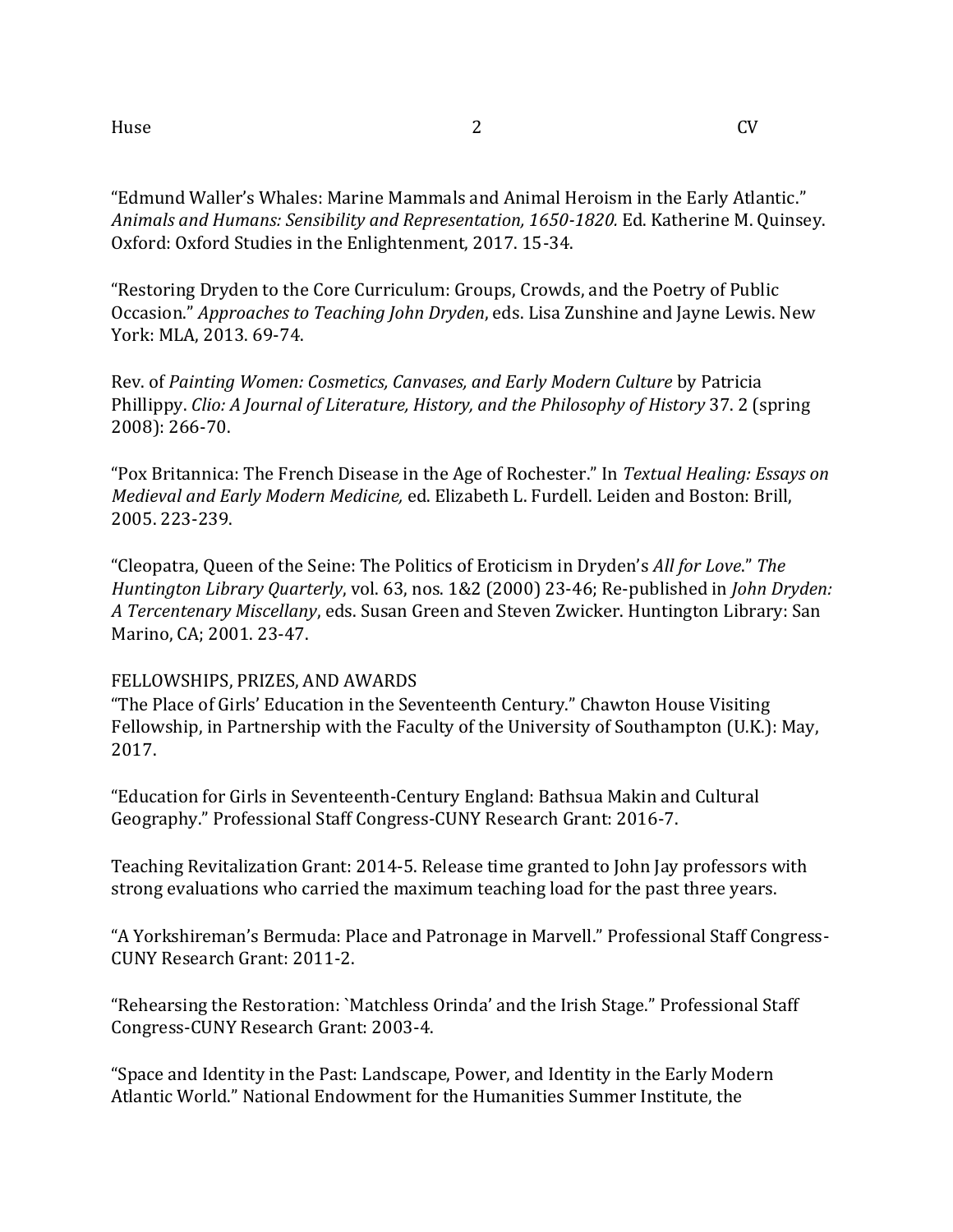Pennsylvania State University: July 1-August 2, 2002.

Lewis Walpole Library Travel Fellowship, Yale University: summer, 2001.

Dean's Award for Teaching Excellence, English Department, Washington University: 1998- 9.

Cecilia Konchar Farr Best Feminist Essay Prize, from the Rocky Mountain Modern Language Association: 1998. For "`The Copy Greater than th'Original': Competition and Gender in Katherine Philips's French Translations."

Dean's Dissertation Fellowship, Washington University 1997-8.

Helm Fellowship at the Lilly Library of Indiana University: spring, 1997.

Short-Term Residential Fellowship at The Newberry Library: winter, 1997.

Mellon Dissertation Fellow in Literature and History: summer, 1996.

Member of Mellon Seminar on "Literary Culture and the Problem of Partisanship: The Early Modern Period in England," directed by Steven Zwicker; renewed for summer of 1998 for seminar on "Intellectual Labor and Material Culture."

The Dramatics Club Prize of St. Louis: 1995

Received prize for the best graduate paper written on a dramatic subject for "Laughter and Remembering: The Sexual Politics of Cuckold Jokes in *Arden of Faversham.*"

Amherst College Fellowship for Graduate Study, 1992-3; 1997-8.

Academy of American Poets Prize, Amherst College: 1986; Norma C. Lowry Poetry Prize, Amherst College: 1985.

### CONFERENCE PAPERS AND INVITED TALKS

"Anna Maria van Schurman on Women's Education: from the Dutch Republic to the Republic of Letters." Accepted to Worlding the Low Countries": 13<sup>th</sup> International Conference of the Associates for Low Countries Studies. King's College, London. November 6-8, 2019.

"The Slighting of Cawood Castle in *Upon Appleton House*." Panel on "Marvell, Nature, and Landscape" for the South-Central Renaissance Conference, under the auspices of the Andrew Marvell Society. Atlanta. April 12-14, 2018.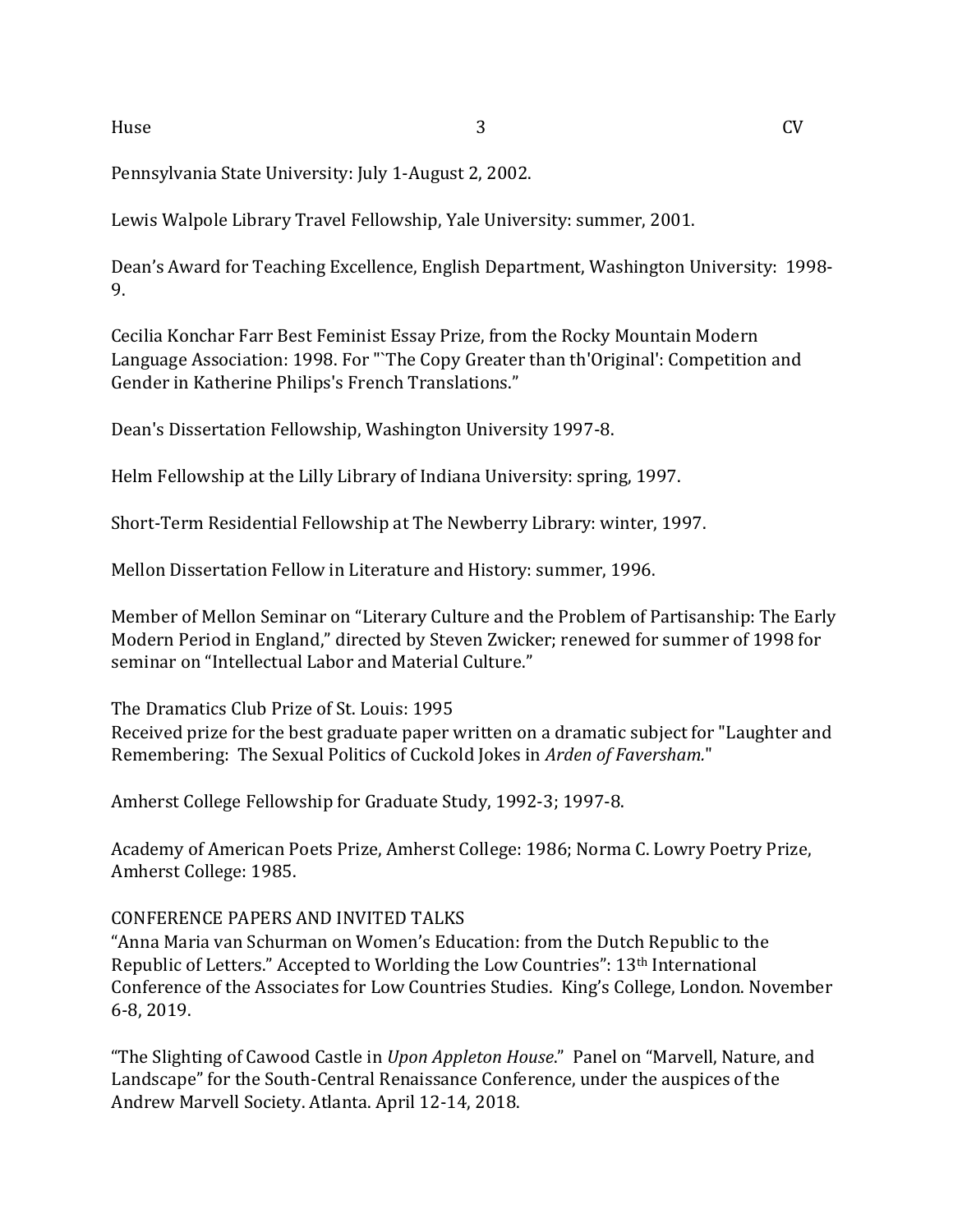"Growing up in God's House: Meditations on Andrew Marvell's Childhood Home." Panel on "Marvell and Theory" for the Renaissance Society of America Conference. New Orleans. March 22-24, 2018.

"Written on Glass: Swift's Tavern Window Poems from his *Holyhead Journal*." Jonathan Swift 350: A Conference to Mark the 350th Anniversary of the Birth of Jonathan Swift. Trinity College, Dublin. June 7-9, 2017.

"Sapphic Wales: The Ladies of Llangollen and Heritage Patronage at Plas Newydd." American Society for Eighteenth-Century Studies Conference. Minneapolis. March 30-April 2, 2017.

"Memory, Manuscript, Print: Three Versions of Lucy Terry Prince's `Bars Fight.'" Society of Early Americanists Tenth Biennial Conference, Tulsa, March 2-4, 2017.

"Literary Criticism at the Louvre: English Cultural Paternity in the Davenant-Hobbes Exchange." Northeast Society for Eighteenth-Century Studies Conference. University of Massachusetts, Amherst. October 20-22, 2016,

"Beyond `The Bars': Lucy Terry Prince on the Margins of the Colonial Landscape." Triennial Conference of the Society for the Study of American Women Writers. Philadelphia. November 5-8, 2015.

"Bathsua Makin's Advertisement for Herself: Selling Women's Education in the City." Northeast American Society for Eighteenth-Century Studies. Trinity College: Hartford, Connecticut. October 8-11, 2015.

"The Home-schooling of an American Slave: Lucy Terry Prince, Literacy, and the Letter Manual." Historic Deerfield's Dublin Seminar for New England Folklife: Schooldays in New England, 1650-1900. Deerfield, Massachusetts. June 19-21, 2015.

"The Engraved Cloister: Andrew Marvell and *Monasticon Anglicanum*." South-Central Renaissance Conference. Raleigh, North Carolina. March 12-14, 2015.

"Doctor Witty and Miss Modesty: Marvell on Education for Girls." South-Central Renaissance Conference. Tucson, Arizona. April 3-6, 2014.

"Writing Meaningful Comments—and Checking for Comprehension." Faculty Development Day. John Jay College. January 24, 2014,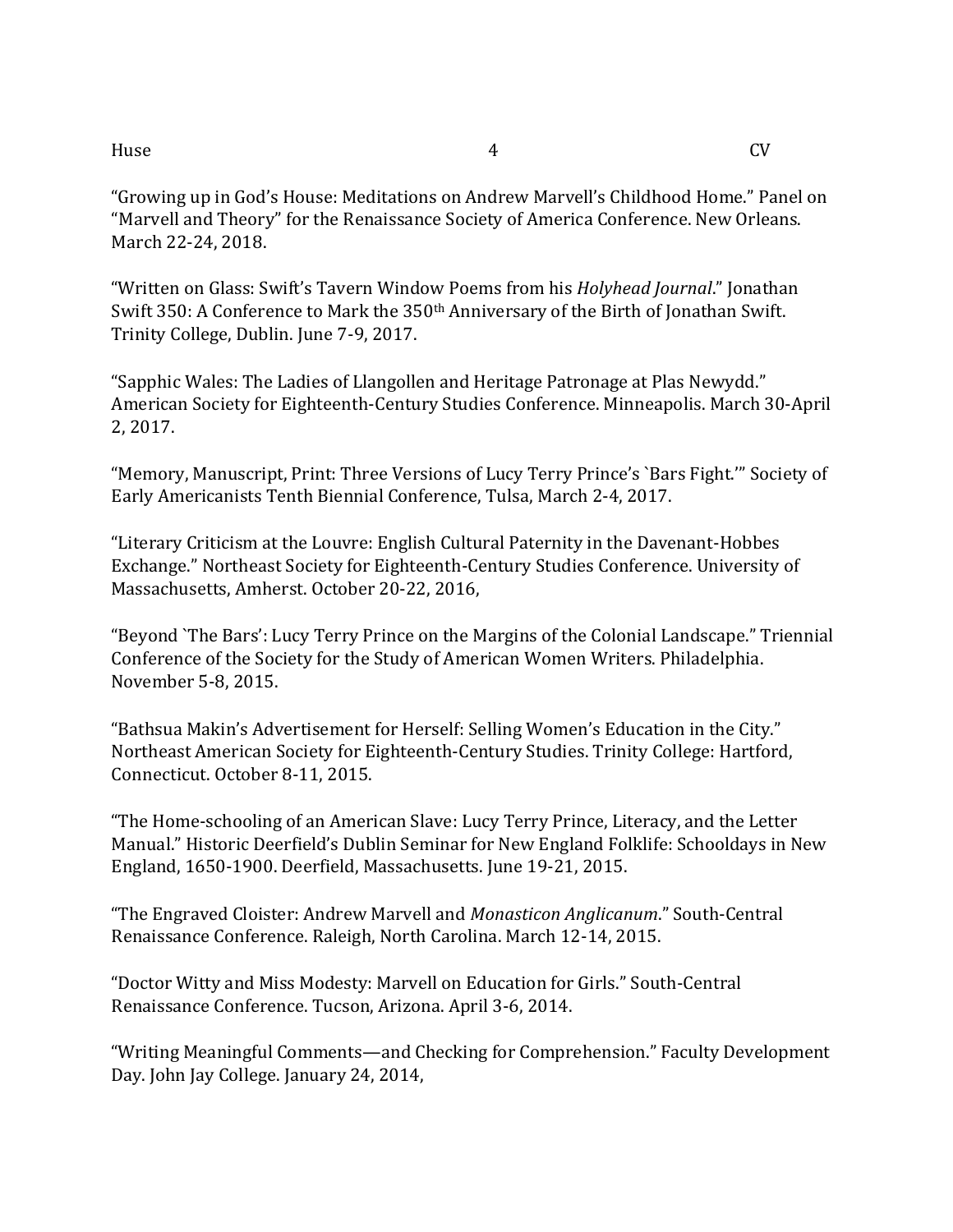"Satiric Justice: The Rose Alley Affair Revisited." Northeast American Society for Eighteenth-Century Studies. Yale University: New Haven, Connecticut. October 3-6, 2013.

"Marvell at Eton: Imagining Bermuda from 'Island Farm.'" Invited speaker. Politics and Print Culture in Seventeenth-Century England: A Colloquium in Honor of Steven N. Zwicker. Washington University in St. Louis. June 6, 2013.

"Edmund Waller and the Whales." American Society for Eighteenth Century Studies. Cleveland, Ohio. April 3-6, 2013.

"Using New York City as a Classroom." Faculty Development Day. John Jay College. August, 2012.

"Preface to the Restoration: Hobbes, Davenant, and the Poetics of Exile." Renaissance Society of America Meeting. Washington, DC. March 22-4, 2012.

"Lucy Terry Prince's `Place of Resort' and African-American Textual Transmission." Society of Early Americanists Meeting. Philadelphia: March 3-5, 2011.

"Tutoring Leviathan: Thomas Hobbes in Exile." Northeast Society for Eighteenth Century Studies. Buffalo, New York: October 21-3, 2010.

"The Welsh Connection: Katherine Philips and Cross-Cultural Female Friendship." "`Form C' Fridays." English Department: John Jay College. October 23, 2009.

"Monmouth County Sites in Philip Freneau's Poetry." Invited lecture. Atlantic Highlands Historical Society: Atlantic Highlands, New Jersey. May 20, 2009.

"Certain Memories: Lucy Terry Prince and the New England Slave as Historian." Northeast Association of Eighteenth-Century Studies. Hobart and William Smith Colleges: Geneva, New York. October 30-November 2, 2008.

"Women's Mobility on the Celtic Fringe: New Biographical Research on Katherine Philips." NEASECS. Dartmouth College: Hanover, New Hampshire. October 25-28, 2007.

"Imaginary Bermudas and Local Knowledge." Society of Early Americanists. College of William and Mary: Williamsburg, Virginia. June 7-10, 2007.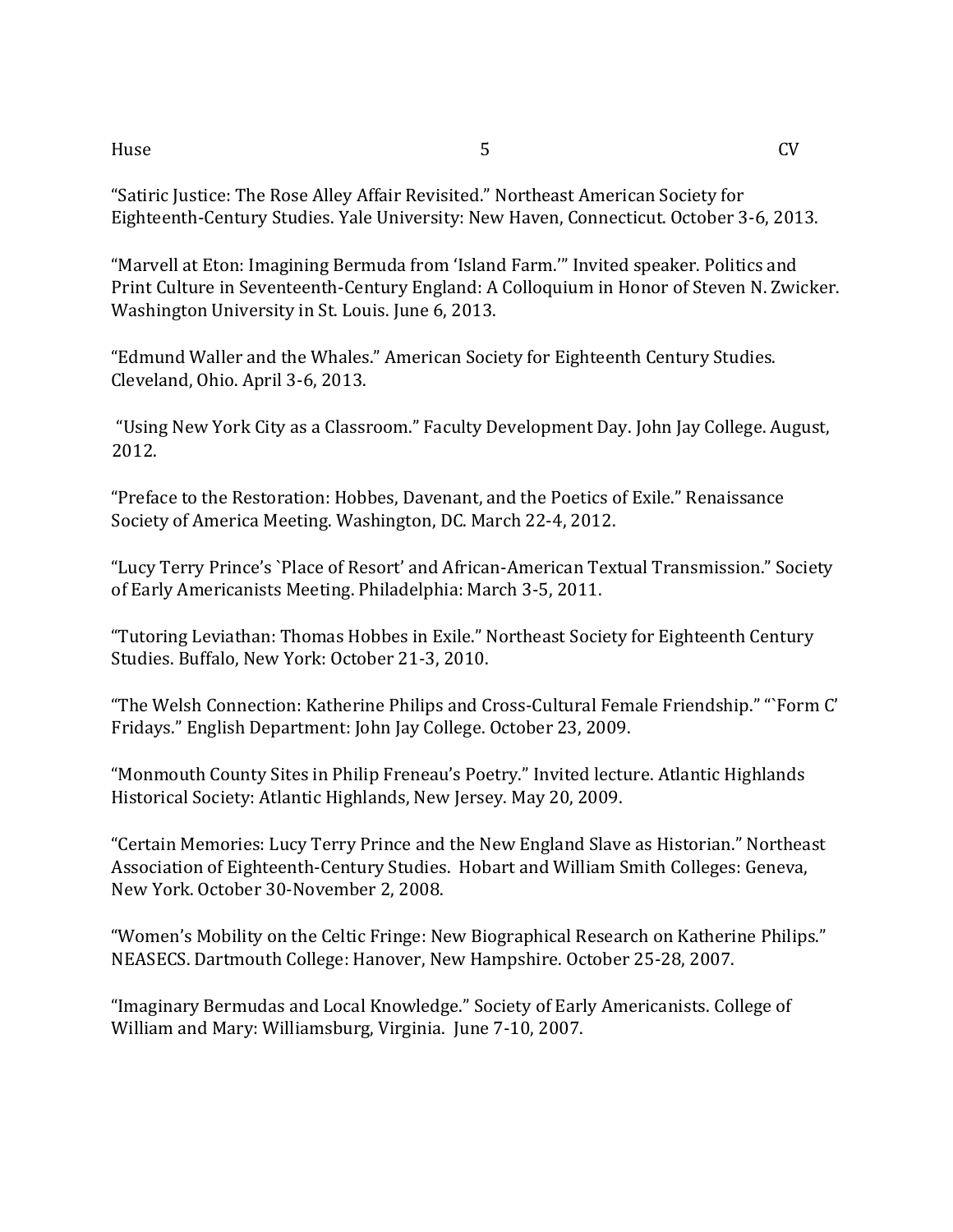"French Tutors and English Girls: Teaching the Romance Languages at Marvell's Appleton House." Modern Language Association Annual Meeting. Philadelphia. December 27-30, 2006.

"Dryden a la Mode: The Joys of Teaching Him Today." Invited round-table panelist. American Society for Eighteenth-Century Studies. Atlanta. March 22-25, 2007.

"The Vicarious Welshwoman: Katherine Philips and Cultural Surrogacy." North American Association for the Study of Welsh Culture and History. University of Wales: Swansea. July 13-15, 2006.

"Celebrating 30 Years of Co-education at Amherst College." Invited panelist. Amherst, Massachusetts. April 15-16, 2006.

"The Welsh Connection: Katherine Philips, the Owen Family, and Regional Identity." Renaissance Society of America. San Francisco. March 23-25, 2006.

"Worlds of Spice: A Tour of Fraunces Tavern." New York City. Leader of historical walking tour for 15 Amherst College "Winterns." January 26, 2005-6.

"Methods of Communicating Expectations for Writers in English Literature Classes." Semester of Inquiry Conference. CUNY University Center and Graduate School. May 13, 2005.

"Beasts and Botanicals in Aphra Behn's Surinam." NEASECS. University of Vermont: Burlington. November 4-6, 2004.

"`The Matchless Orinda' and Restoration Dublin." RSA. CUNY Graduate Center: New York City. April 1-4, 2004.

"Abraham Cowley as Currency: England's Debts and the Queen's Secrets." RSA. University of Toronto. March 27-29, 2003.

"Marvell and Defoe on Island Time: Modernity in the Indies." NEASECS. CUNY Graduate Center: New York City. October 17-19, 2002.

"In Dialogue with the Renaissance: Mourning with Erasmus in the Literature Classroom." CUNY Association of Writing Supervisors (CAWS) meeting, New York City College of Technology. 2002.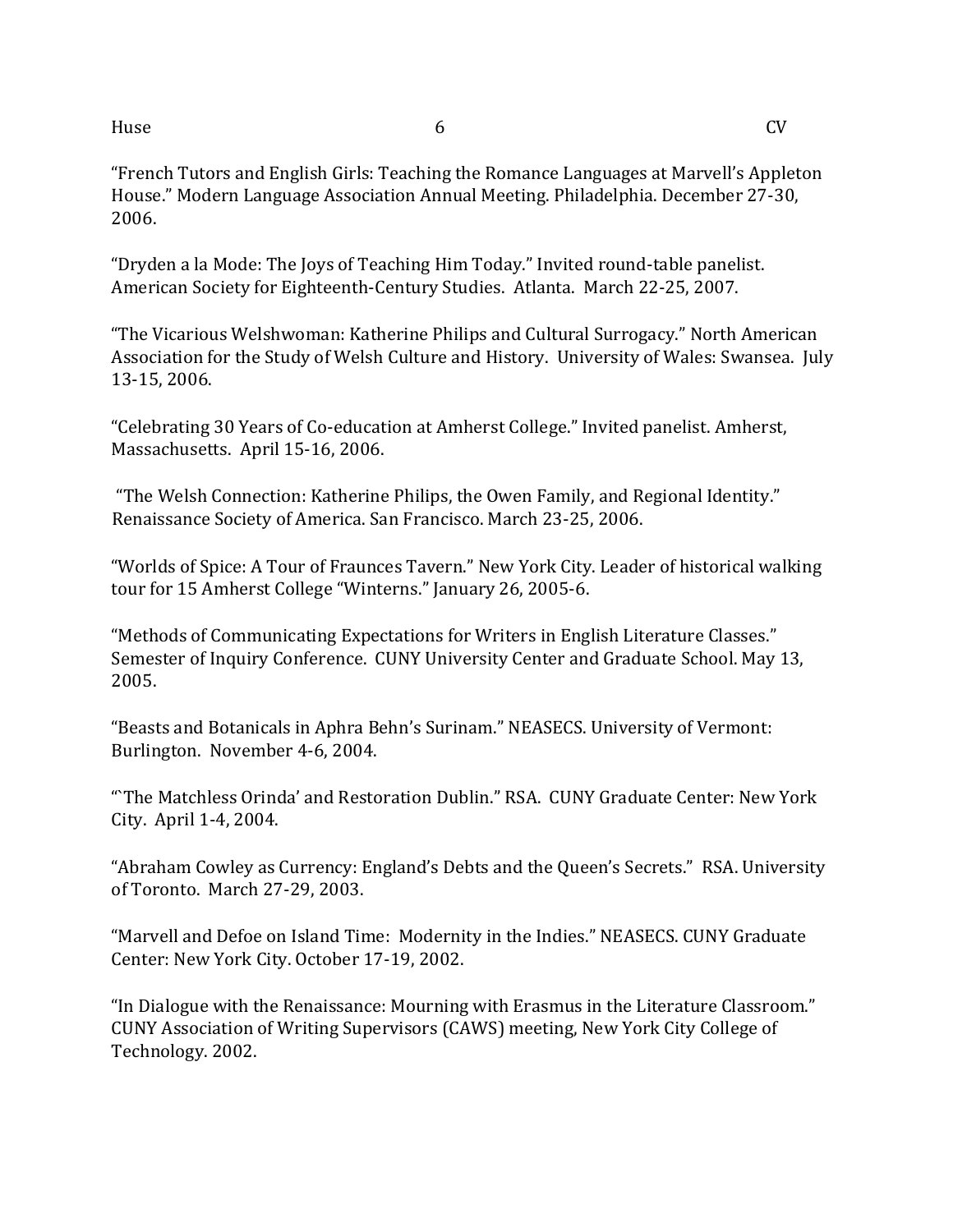"The French Pox and English Libertine Verse." RSA Meeting. Scottsdale, Arizona. April 11-3, 2002.

"Dryden's Stutter." MLA Meeting. New Orleans. December 27-30, 2001.

"The Statesman as Gossip: The Earl of Clarendon and Other English Exiles." NEASECS. Dalhousie University: Halifax, Nova Scotia. November 1-4, 2001.

"George Gascoigne and the Bodily Effusions of Early Modern Prose." Group for Early Modern Cultural Studies Meeting. New Orleans. November 16-9, 2000.

"Mapping Rochester in Exile." NEASECS. The University of Southern Maine and Bowdoin College: Portland, Maine. October 26-9, 2000.

OTHER CONFERENCE PARTICIPATION Chair, The Andrew Marvell Society's Special Poem Panel: "Daphnis and Chloe." SouthCentral Renaissance Conference, March 14, 2015.

Respondent, "Margaret Cavendish and the Self." RSA, March 27-9, 2014: New York City.

Organizer, "The Perils of Certainty: Early African-American Poets and the Canon." NEASECS, 2008.

Chair, "Political Ambivalence in the British Novel." NEASECS, 2008.

Organizer, "Women Writers and Family Networks." RSA, 2006.

Chair, Catherine Macauley Essay Prize, for the best women's studies paper delivered by a graduate student at an ASECS conference. 2006. Committee member, 2005.

Organizer, "Shifting Contexts: Communicating Expectations to Writers in Core Humanities Classes." Semester of Inquiry Conference, 2005.

Organizer, "Women Writers and the City." RSA, 2004.

Organizer, "On Flora and Fauna: The Writer as Naturalist, The Naturalist as Writer." NEASECS, 2004.

Organizer, "Speech Deficits and Assets in the Restoration." MLA, New Orleans, 2001.

ADMINISTRATION AND SERVICE **Board Member, The Andrew Marvell Society.** Elected April, 2018.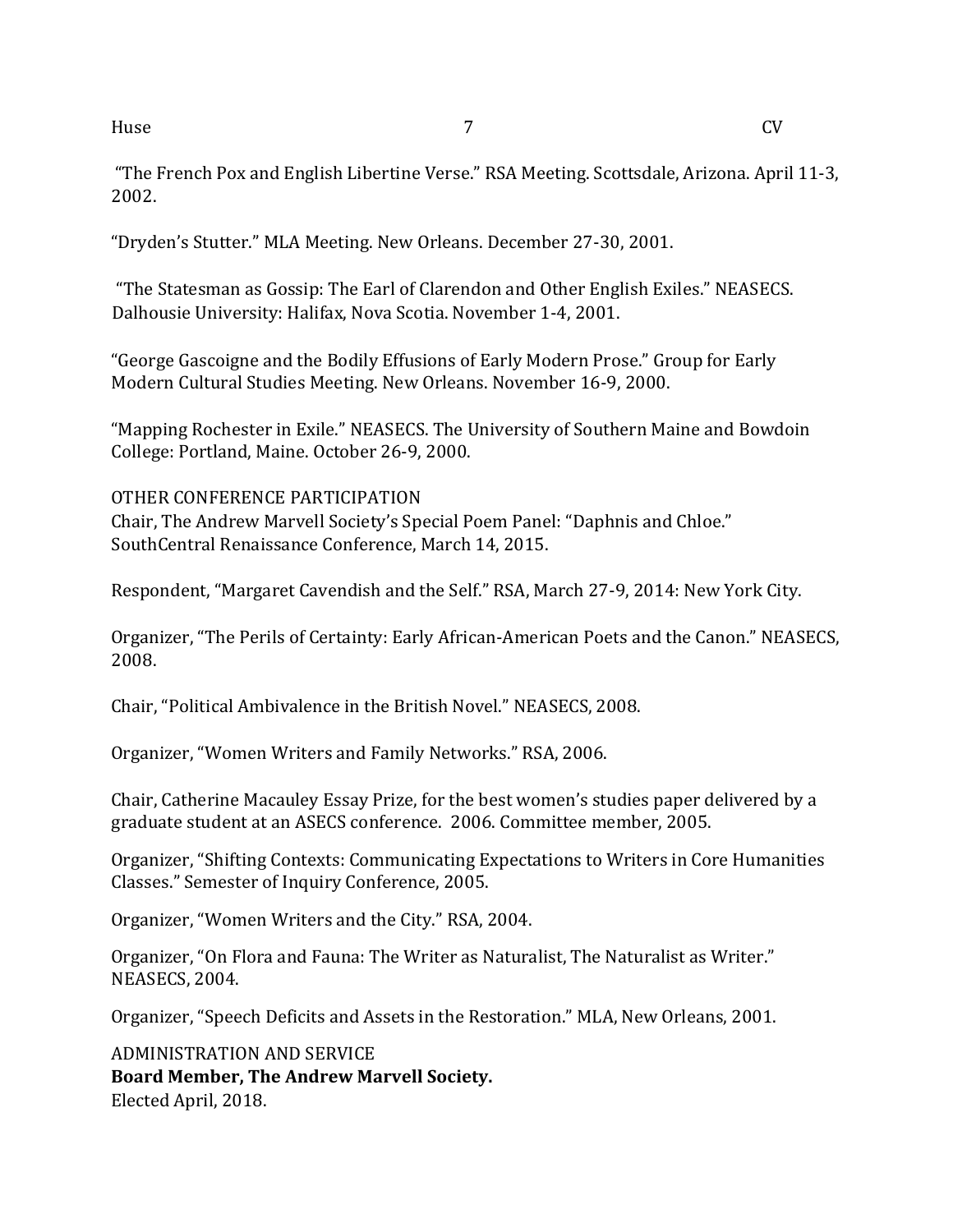**English Department Major Advisory Committee: 2012-2016**, **2017-2019.** Liaison for students interested in teacher certification. Member of Outcomes Assessment Sub-Committee and English Department Awards Sub-Committee. Advises majors in course selection.

**Committee on Student Admissions and Recruitment: 2013-16, 2019-2020.**

**Faculty Development Day Committee: spring of 2012-15.** Helped to select topics and to plan a series of pedagogical events each semester.

**Chair, English Department Curriculum Committee: 2011-2**. Shepherded four classes plus a Latino/a literature minor through the curriculum process. Helmed committee that drafted four new general education classes. As member of the committee in **2003-4**, wrote six sections of a departmental self-study over January break.

**Faculty-Student Disciplinary Committee: 2009-11**. Adjudicated cases of plagiarism and other violations of the student code of conduct.

**Humanities and Justice Studies Outcomes Assessment Committee: 2010-12.** 

**English Department Personnel and Budget Committee: 2009-2010.** Participated in hiring two lecturers, one assistant professor, and a shared line with Latin American Studies; in 2006-7, participated in interviewing and hiring of six full-time faculty members.

**Chair, Sub-Committee for Lectureship Search: 2009-10.** Drafted job ad and led search for two new full-time lecturers in the composition (English) program.

**English Department Chair's Advisory Committee: 2007-8.** Represented assistant professors.

**English Department 17th/18th Century Hiring Sub-committee: 2007-8.** Interviewed and recommended finalists to the departmental Personnel and Budget Committee.

**Humanities and Justice Studies Curriculum Committee: 2005-6.** Developed new course, "Global Perspectives on Justice," as suggested by a team of outside evaluators.

**Humanities and Justice Studies Advisor: 2002-8.** Mentored and advised 15 students in selecting interdisciplinary courses each semester.

**John Jay Faculty Senate CUNY Baccalaureate Graduation Prize Committee: 2005-7.**  Helped award prizes to students earning degrees through the university rather than the college program.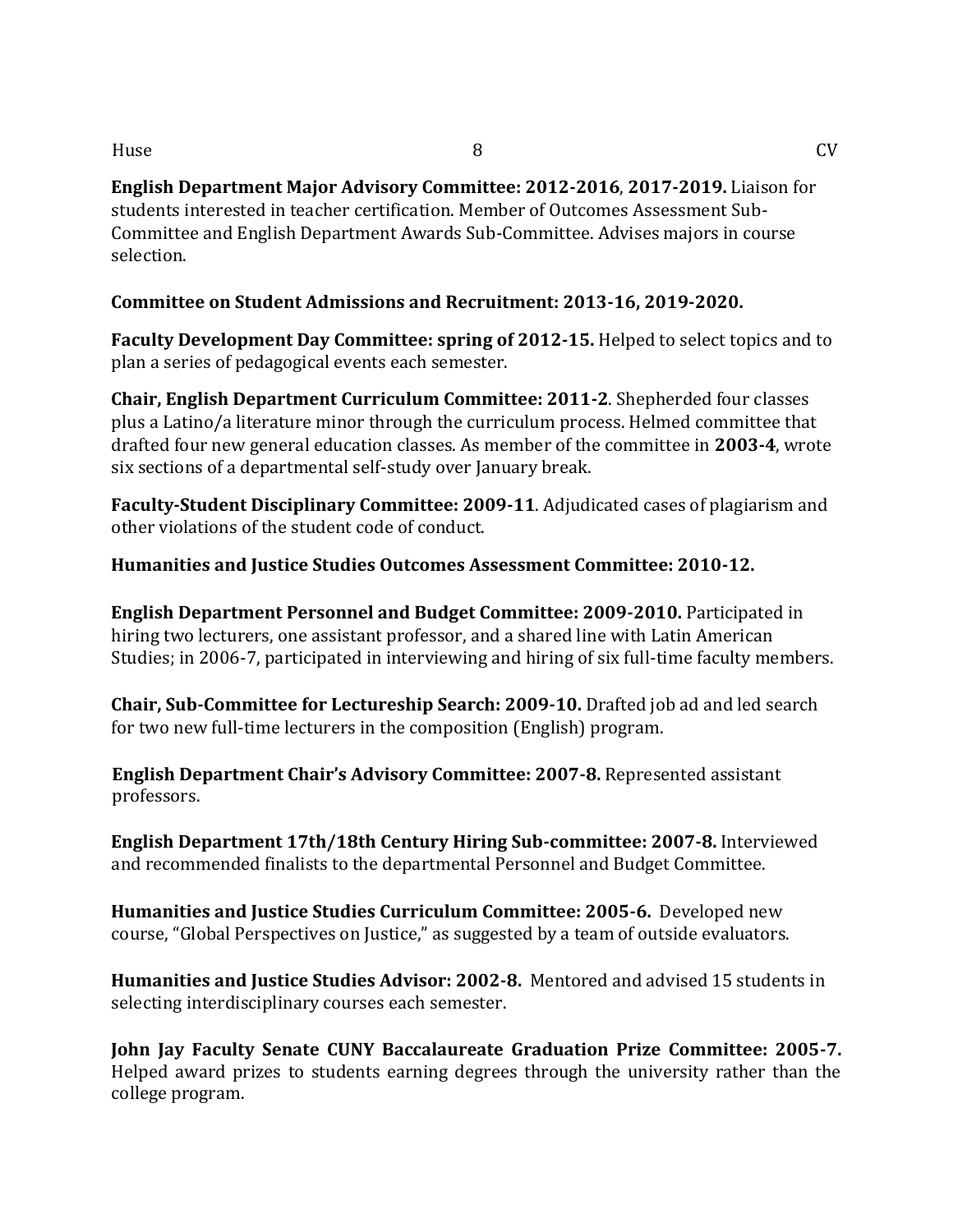**Coordinator, Writing Across the Curriculum: 2003-5.** Supervised six CUNY Writing Fellows, ran workshops on "Teaching about War" and "Reading/Writing Connections," and provided weekly teaching tips to a campus newsletter.

## **Faculty Senate and College Council Representative: 2001-3, 2004-5.**

### FACULTY DEVELOPMENT

**Writing-Intensive Certification: fall, 2011.** Participated in five workshops and submitted a portfolio consisting of a syllabi and assignments.

### **Certification as an LGBTQ Ally: fall, 2012**.

**Member of Holocaust Educators' Network: 2006-present.** "Reading, Writing, and Teaching the Holocaust: A Summer Seminar." 2006. Directed by Prof. Sondra Perl, CUNY Graduate Center. The Memorial Library and Art Collection of the Second World War, New York City.

**"Looking Both Ways Inquiry Group Seminar: Responding to Student Writing": spring, 2005**. A professional development program about student literacy sponsored by CUNY's Office of Academic Affairs and the New York City Board of Education.

**"A Semester of Inquiry: Writing Across the Curriculum": fall, 2004**. Workshops on the theory and practice of employing graduate Writing Fellows to collaborate with faculty members in designing undergraduate writing assignments. CUNY Office of Undergraduate Education and the University WAC Committee.

### ADDITIONAL EMPLOYMENT

**Post-doctoral Research Fellow**, Washington University: 1999-2000.

**Senior Preceptor (Head Teaching Assistant), Washington University:** 1997-8: observed teaching assistants in the English Department, wrote formal reports, and met with them in conferences.

**Classroom Teacher, American International School of Luxembourg**: 1990-2. Taught fourth grade, supervised the school yearbook, acted as school photographer.

### **LANGUAGES**

**French**: faded fluent (read, write, speak). Completed summer semesters in advanced French at the Institut Touraine in Tours (1992) and the Universite de Perpignan (1991).

**Dutch**: basic.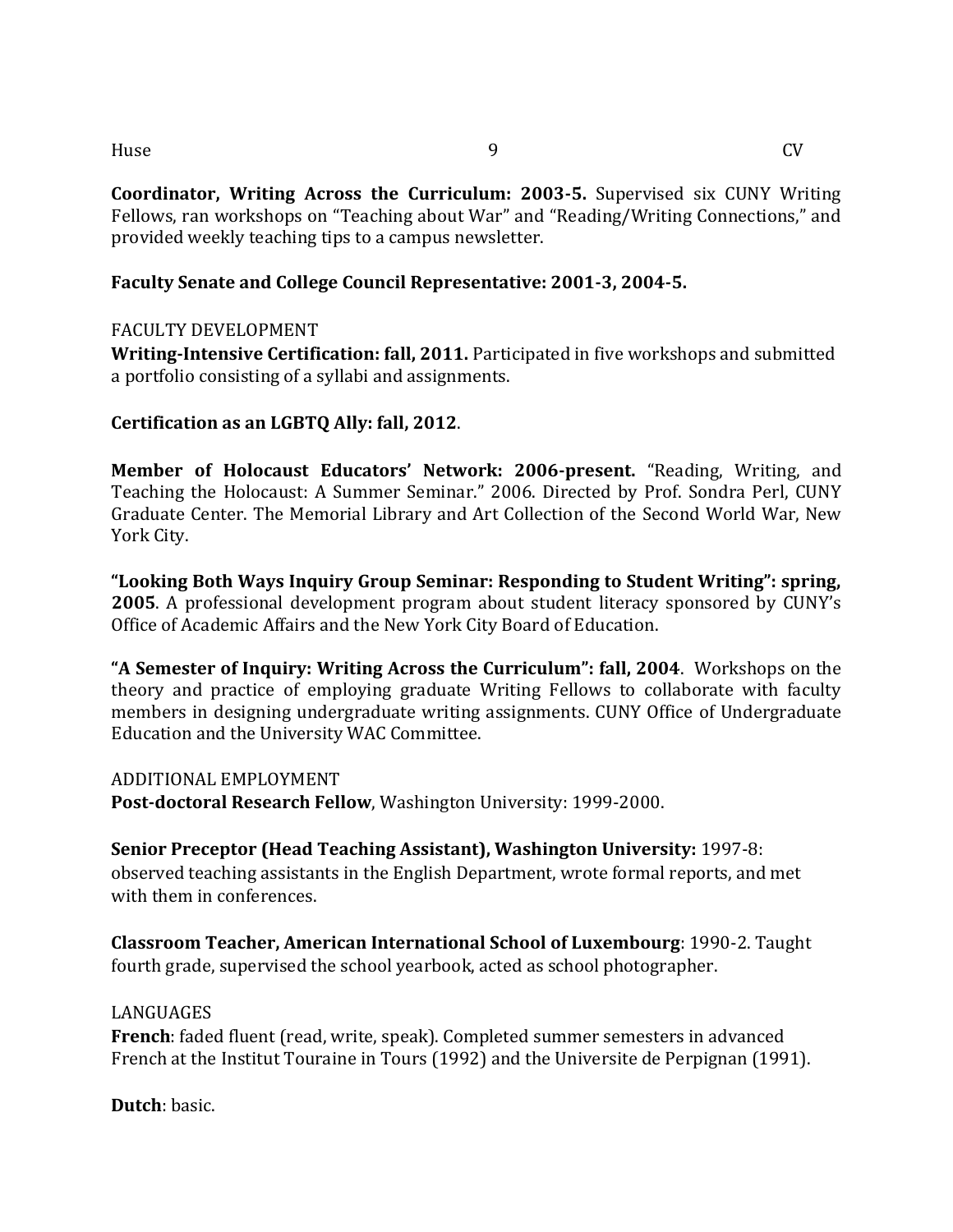#### PODCAST

"Girls' Education in Seventeenth-Century London." June, 2017. Chawton House Library, Hampshire, England. https://chawtonhouse.org/2017/06/our-june-podcast-isnowavailable/

### COMMUNITY SERVICE

Member: Metuchen-Edison (NJ) Historical Society. 2014-present.

Board member: Atlantic Highlands (NJ) Historical Society, 2009-11. History docent and tour guide at the Strauss Mansion, an 1893 summer "cottage"

# CLASSES TAUGHT Literature Classes Seventeenth- and Eighteenth-century Literature Introduction to Literature Literature of the Vietnam War Reading Ancient Worlds: *The Odyssey* in Literary History Medieval and Early Modern Literature Text and Context: Childhood, Youth, and Young Adulthood in Milton and Marvell Classical Literature (in translation) Gender in the Literary Traditions Children's Literature: Historical Fiction for Young Adults Crime and Punishment in Literature Advisor to the Senior Honors Thesis

### Writing Classes

Disciplinary Investigations: Exploring Writing Across the Disciplines. Theme: The Environment and Animal Welfare (Sophomore Composition)

### Humanities and Justice Studies Classes

The Thesis in the Humanities. Advised 36 students writing interdisciplinary senior theses and arranged for second readers. Introduction to Justice in the Humanities Global Perspectives on Justice in the Humanities Research Methods in the Humanities

# Gender Studies Introduction to Gender Studies

REFERENCES Professor Steven N. Zwicker Professor Derek Hirst